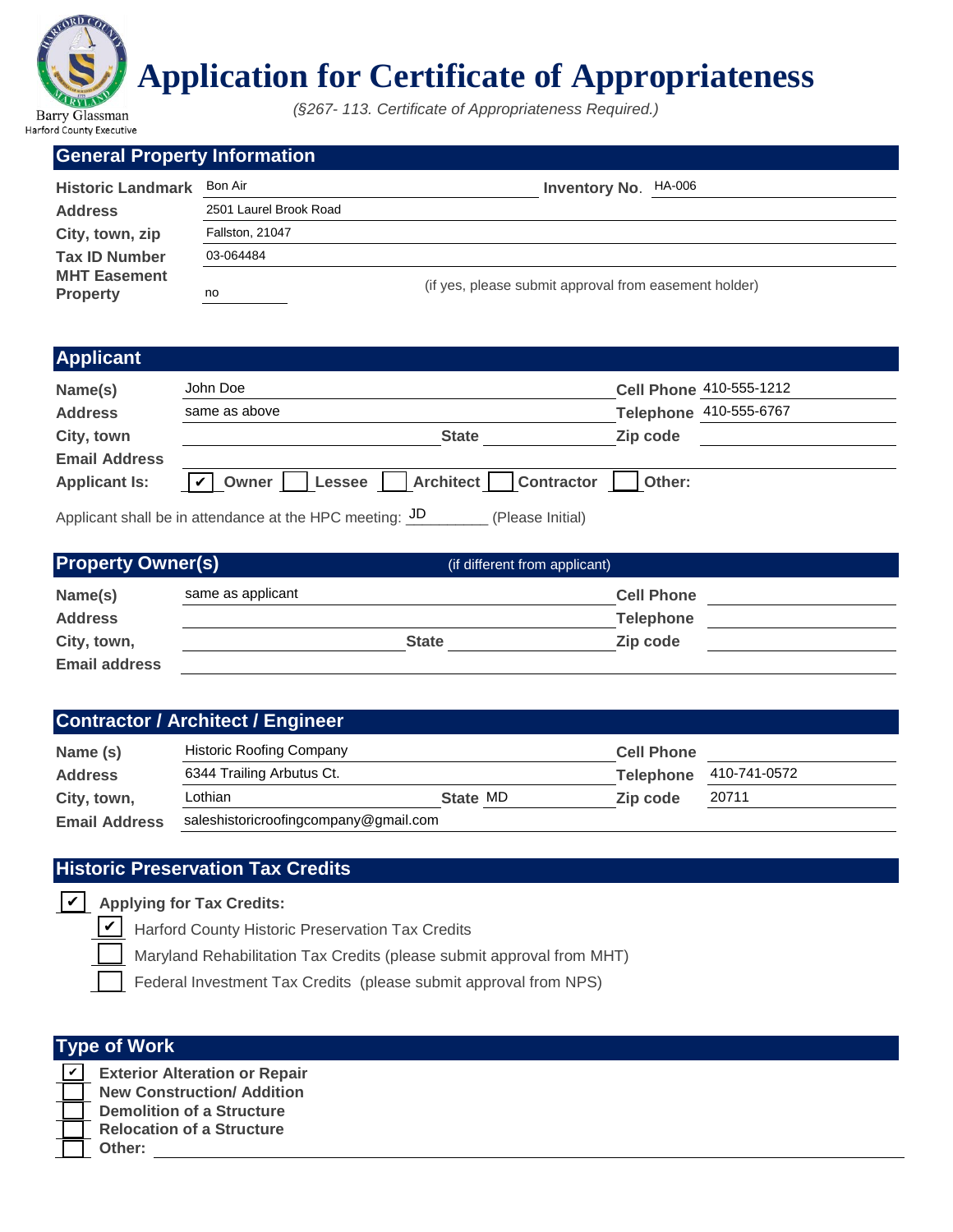## **Description of Proposed Work**

Please use this page to describe all work or create a comparable format with this information. Number items consecutively to describe all work, including exterior alterations or repairs, additions, site work, landscaping, and new construction. All proposed work must adhere to the Secretary the Interior's Standards for the Treatment of Historic Properties.

| <b>Number</b>                                                                                                                                                            |  |                                                      | Exterior Feature   Cedar Shingle Roof                                                                                                 |                        | <b>Date of Exterior Feature</b> | probably mid-1990s |
|--------------------------------------------------------------------------------------------------------------------------------------------------------------------------|--|------------------------------------------------------|---------------------------------------------------------------------------------------------------------------------------------------|------------------------|---------------------------------|--------------------|
|                                                                                                                                                                          |  | Describe existing exterior feature and its condition |                                                                                                                                       |                        |                                 |                    |
| Cedar shingled, hipped roof. Roof is deteriorated because of general wear and tear of wood roofs. There are cracked, cupped, and<br>split shingles at various locations. |  |                                                      |                                                                                                                                       |                        |                                 |                    |
| Photo numbers                                                                                                                                                            |  | $1 - 8$                                              |                                                                                                                                       | <b>Drawing Numbers</b> | N/A                             |                    |
|                                                                                                                                                                          |  | Describe work on exterior feature                    |                                                                                                                                       |                        |                                 |                    |
|                                                                                                                                                                          |  |                                                      | copper flashing. All shingles will be "raw" uncoated, unpainted and without any sealants. There will be no change in the roof design. |                        |                                 |                    |
| <b>Number</b>                                                                                                                                                            |  | <b>Exterior Feature</b>                              |                                                                                                                                       |                        | <b>Date of Exterior Feature</b> |                    |
|                                                                                                                                                                          |  | Describe existing exterior feature and its condition |                                                                                                                                       |                        |                                 |                    |
| Photo numbers                                                                                                                                                            |  |                                                      |                                                                                                                                       | <b>Drawing Numbers</b> |                                 |                    |
|                                                                                                                                                                          |  | Describe work on exterior feature                    |                                                                                                                                       |                        |                                 |                    |

| <b>Number</b> |                                                      | <b>Exterior Feature</b>           |  |                        | <b>Date of Exterior Feature</b> |  |  |
|---------------|------------------------------------------------------|-----------------------------------|--|------------------------|---------------------------------|--|--|
|               | Describe existing exterior feature and its condition |                                   |  |                        |                                 |  |  |
|               |                                                      |                                   |  |                        |                                 |  |  |
|               |                                                      |                                   |  |                        |                                 |  |  |
|               |                                                      |                                   |  |                        |                                 |  |  |
|               |                                                      |                                   |  |                        |                                 |  |  |
| Photo numbers |                                                      |                                   |  | <b>Drawing Numbers</b> |                                 |  |  |
|               |                                                      | Describe work on exterior feature |  |                        |                                 |  |  |
|               |                                                      |                                   |  |                        |                                 |  |  |
|               |                                                      |                                   |  |                        |                                 |  |  |
|               |                                                      |                                   |  |                        |                                 |  |  |
|               |                                                      |                                   |  |                        |                                 |  |  |
|               |                                                      |                                   |  |                        |                                 |  |  |

Application for Certificate of Appropriateness *Updated September 2017*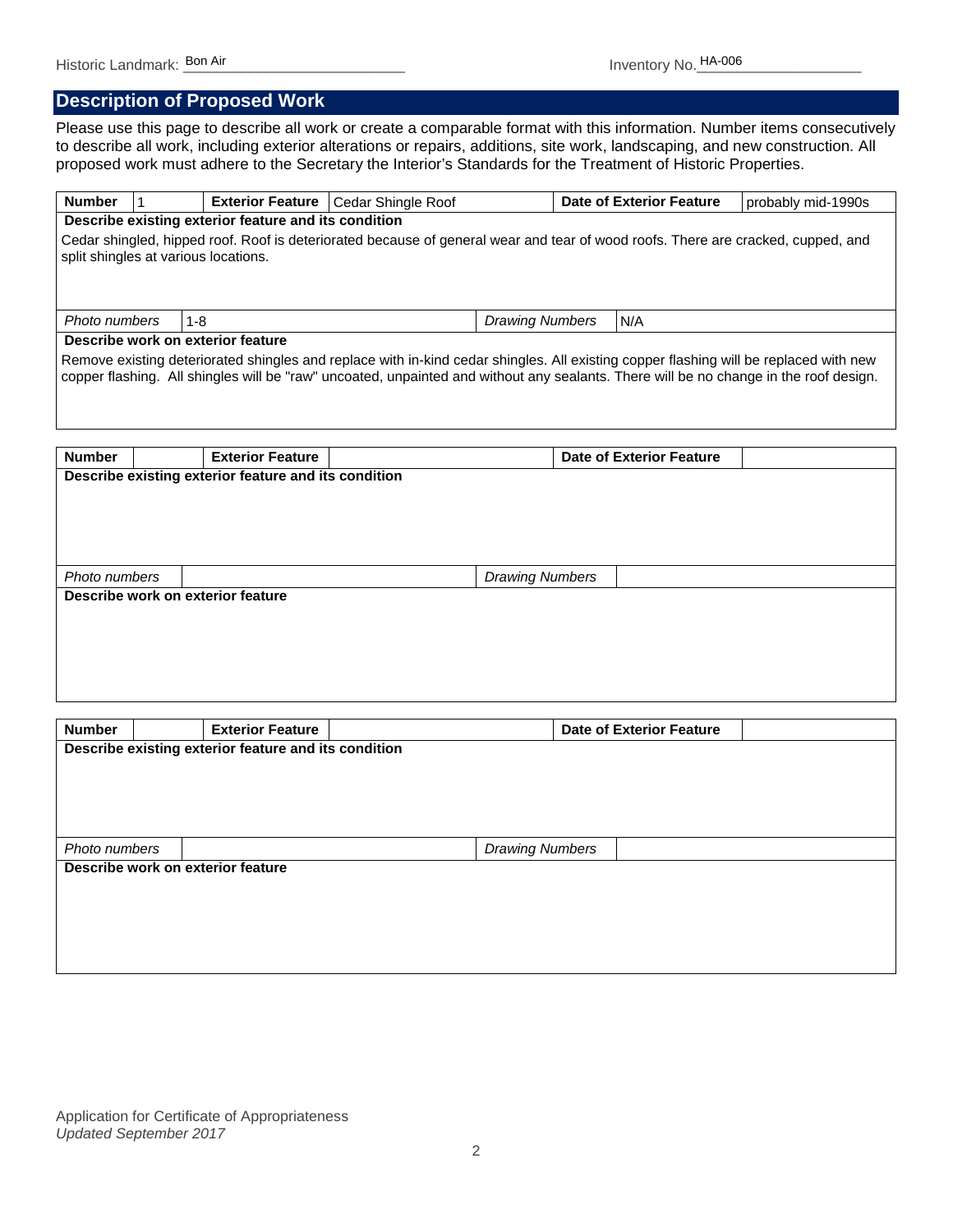#### **Mandatory Application Checklist**

**Instructions:** After completing your application, print and fill out this checklist to ensure that your application at least contains the minimum required documentation required for Historic Preservation Commission (HPC) review. The checklist is based on the detailed information included in the "Application Instructions". Read and check each line carefully; the application review period will not begin until a completed application with checklist is submitted. toric Landmark: **Bon Air** Inventory No. **HA-006**<br> **Air Accords**<br> **Air Accords and Air Structions:** After completing your application, print and fill out this checklist to ensure that you<br>
station the minimum required docu



**GENERAL APPLICATION FORM** – I filled in all applicable fields. I understand that missing information will not be filled; therefore if my application is missing information it will be returned.



**DESCRIPTION OF PROPOSED WORK–** I have described ALL proposed work planned for the exterior of my property, including those specified in the designation report. I understand that all work must meet the Secretary of Interior's *Standards* and be reviewed and approved by the HPC.



✔

**SUPPORTING DOCUMENTATION –** If applicable to my project, I have attached, Photographs, Plans, Elevation & Sections, Material or Color Samples, Site Plans, or Manufacturer's Specifications. See "Application Instruction's" for details.

**SIGNATURE** – I signed and dated the application after printing.

**Applicant Signature \_\_\_\_\_\_\_\_\_\_\_\_\_\_\_\_\_\_\_\_\_\_\_\_\_\_\_\_\_\_\_\_\_\_\_\_\_\_\_\_\_\_\_ Date \_\_\_\_\_\_\_\_\_\_\_\_\_\_\_\_** John Doe

**Owner Signature Date 2001** 

**By signing this application, I hereby acknowledge that the information contained herein or subsequently submitted is true and correct to my knowledge.**

#### **Application Deadline:**

Application materials are due 14 days prior to the regularly scheduled meeting to be reviewed by the Harford County Historic Preservation Commission.

**SEND THE COMPLETED APPLICATION TO:** 

**The Department of Planning and Zoning 220 S. Main Street, Bel Air, Maryland, 21014 Attn: Caitlin Merritt**

Application for Certificate of Appropriateness *Updated September 2017*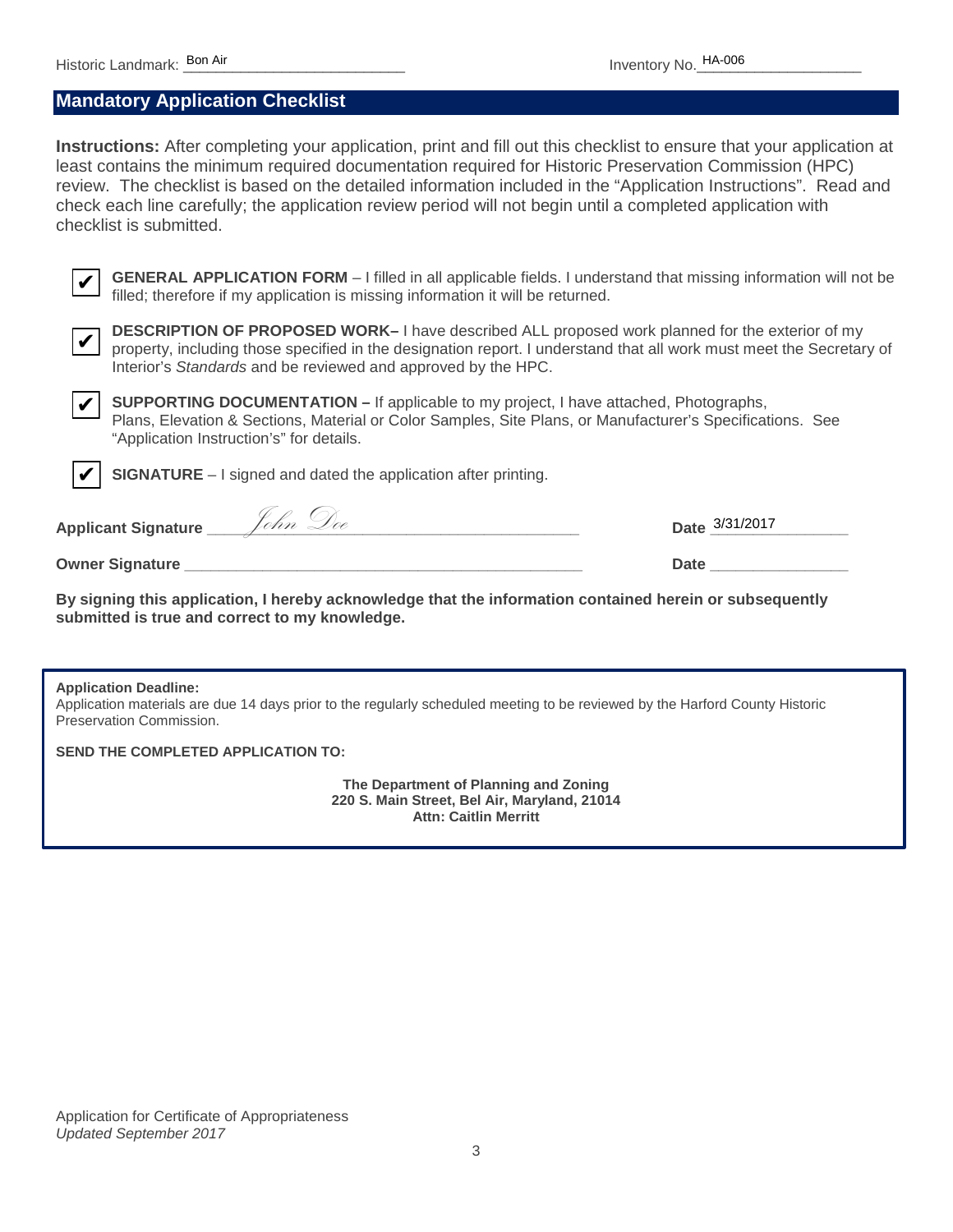|   | <b>Memorandum to Building Permits Official (for office use only)</b>                                                                                                                                                                                          |          |  |  |  |
|---|---------------------------------------------------------------------------------------------------------------------------------------------------------------------------------------------------------------------------------------------------------------|----------|--|--|--|
|   | April 5, 2017<br>Date of Public Meeting:                                                                                                                                                                                                                      |          |  |  |  |
|   |                                                                                                                                                                                                                                                               |          |  |  |  |
|   | Applicant / Owner in Attendance: _yes                                                                                                                                                                                                                         |          |  |  |  |
|   |                                                                                                                                                                                                                                                               |          |  |  |  |
|   | Certificate of Appropriateness Required. (§267-113)                                                                                                                                                                                                           |          |  |  |  |
| X | Approved as submitted - Building Permit can be released; all proposed work adheres to the Secretary of Interior's<br>Standards for the Treatment of Historic Properties and § 267 - 115, of the Harford County Code.                                          |          |  |  |  |
|   | Approved with Modifications - Please release this building permit in accordance with the following modifications:                                                                                                                                             |          |  |  |  |
|   |                                                                                                                                                                                                                                                               |          |  |  |  |
|   |                                                                                                                                                                                                                                                               |          |  |  |  |
|   |                                                                                                                                                                                                                                                               |          |  |  |  |
|   |                                                                                                                                                                                                                                                               |          |  |  |  |
|   | Denied - Please to not release building permits for this Historic Landmark; the proposed undertaking does not adhere<br>to the Secretary of Interior's Standards for the Treatment of Historic Properties and $\S 267 - 115$ , of the Harford County<br>Code. |          |  |  |  |
|   |                                                                                                                                                                                                                                                               |          |  |  |  |
|   | Carol L. Deibel                                                                                                                                                                                                                                               | 4/5/2017 |  |  |  |
|   | <b>Chair, Harford County Historic Preservation Commission</b>                                                                                                                                                                                                 | Date     |  |  |  |
|   |                                                                                                                                                                                                                                                               |          |  |  |  |
|   | Caitlin E. Merritt                                                                                                                                                                                                                                            | 4/5/2017 |  |  |  |
|   | <b>Harford County Historic Preservation Planner</b>                                                                                                                                                                                                           | Date     |  |  |  |
|   |                                                                                                                                                                                                                                                               |          |  |  |  |
|   |                                                                                                                                                                                                                                                               |          |  |  |  |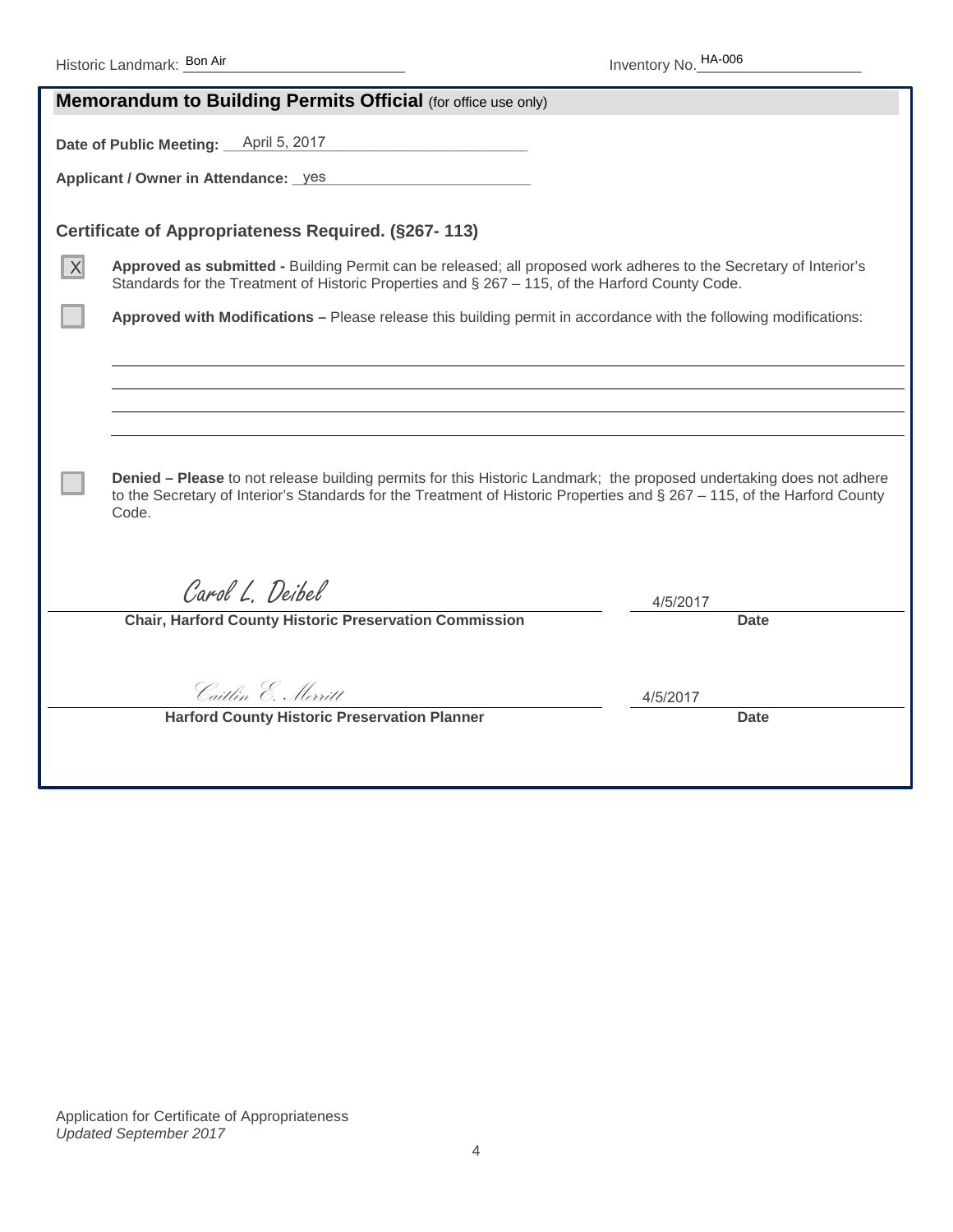#### **BON AIR** (HA-006) Photo Log\* COA Application March 31, 2017

- Photo 1: March 2017, North Roof Elevation
- Photo 2: March 2017, North Roof Elevation detail
- Photo 3: March 2017, West Roof Elevation
- Photo 4: March 2017, West side of the South elevation
- Photo 5: March 2017, East side of the South elevation
- Photo 6: March 2017, South elevation detail
- Photo 7: March 2017, South elevation roof detail looking west
- Photo 8: March 2017, East elevation

\* Photos for this project were submitted digitally via email. This PDF of the photographs is purely for example purposes.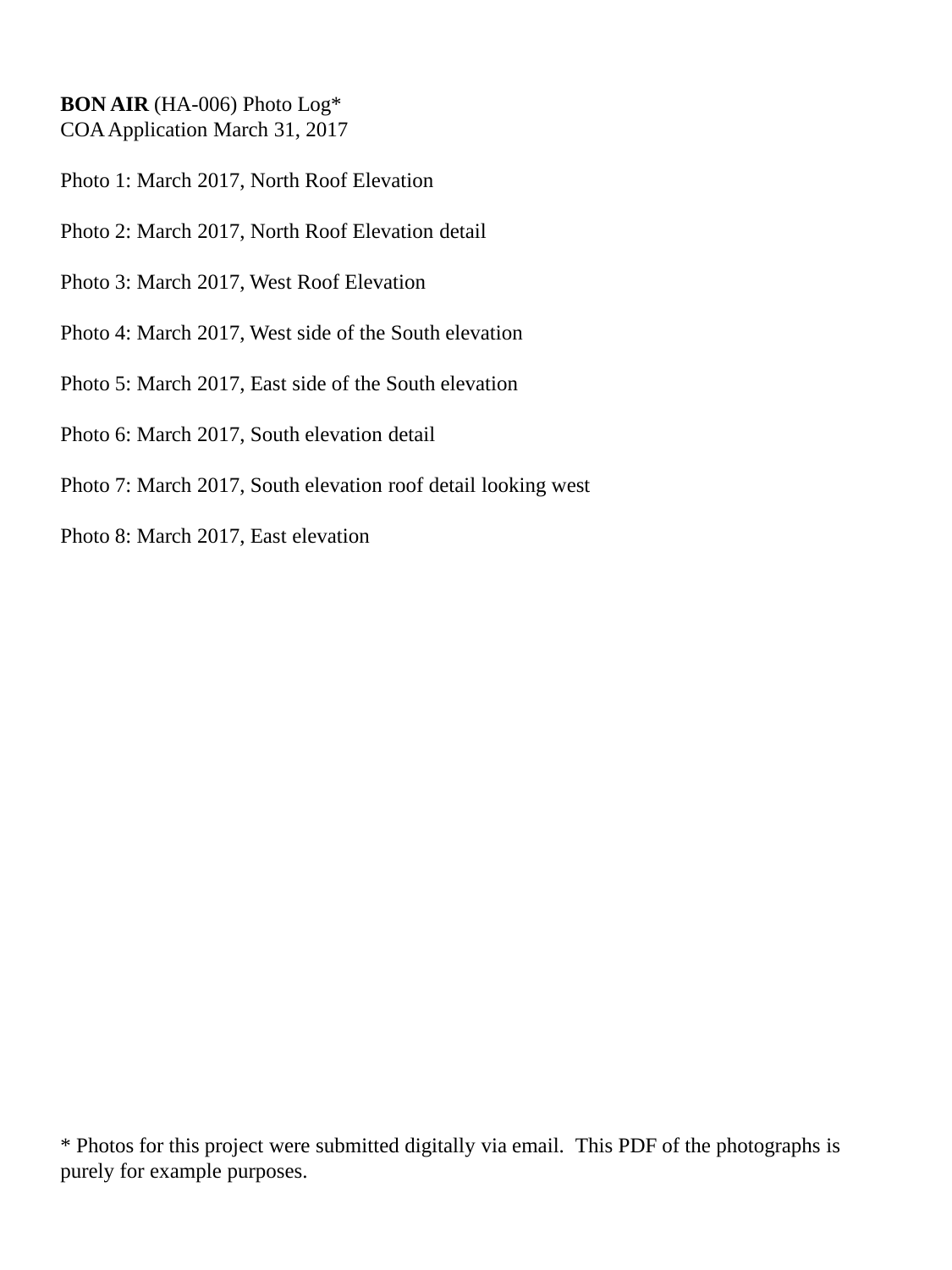Photo 1



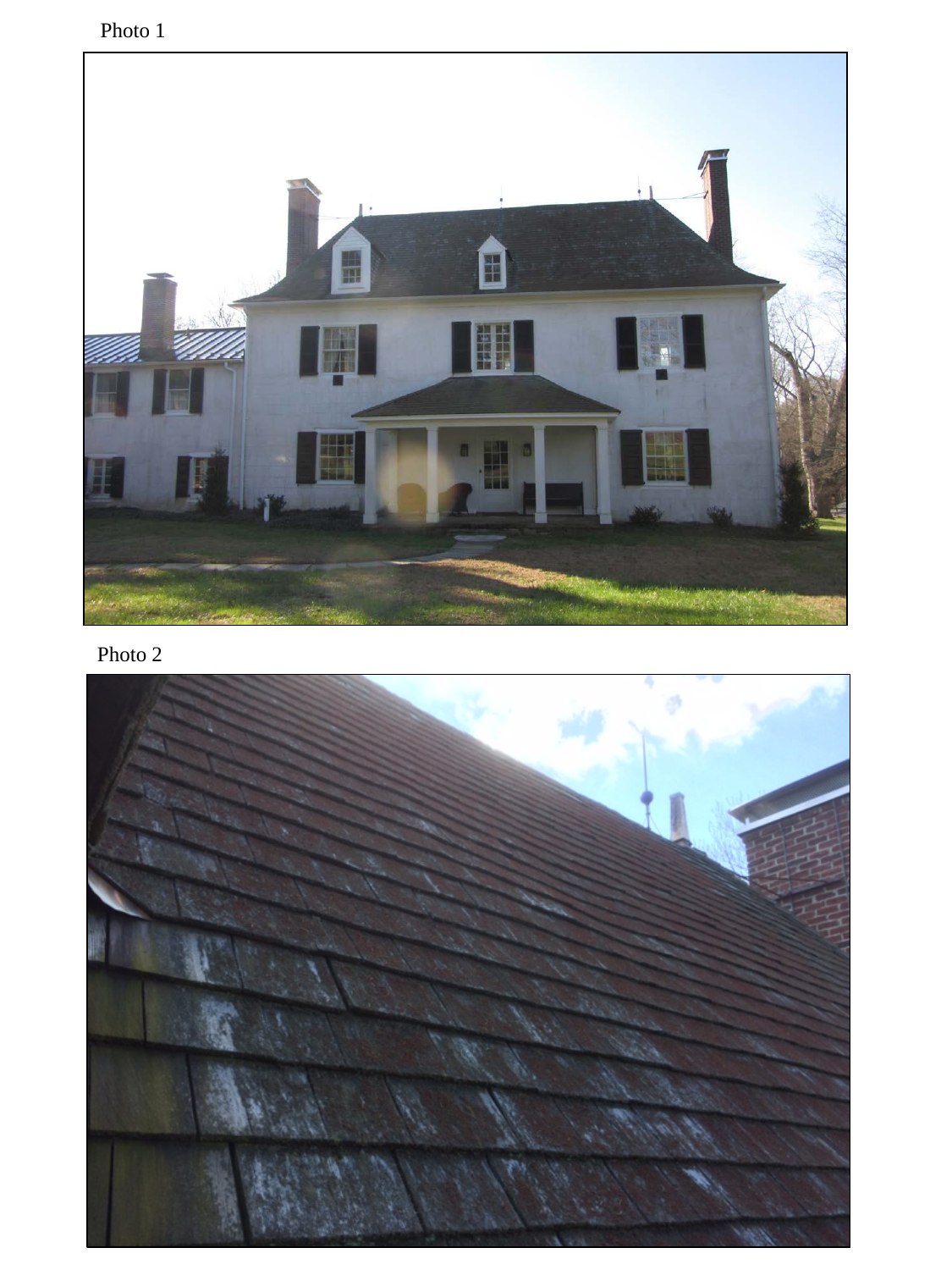

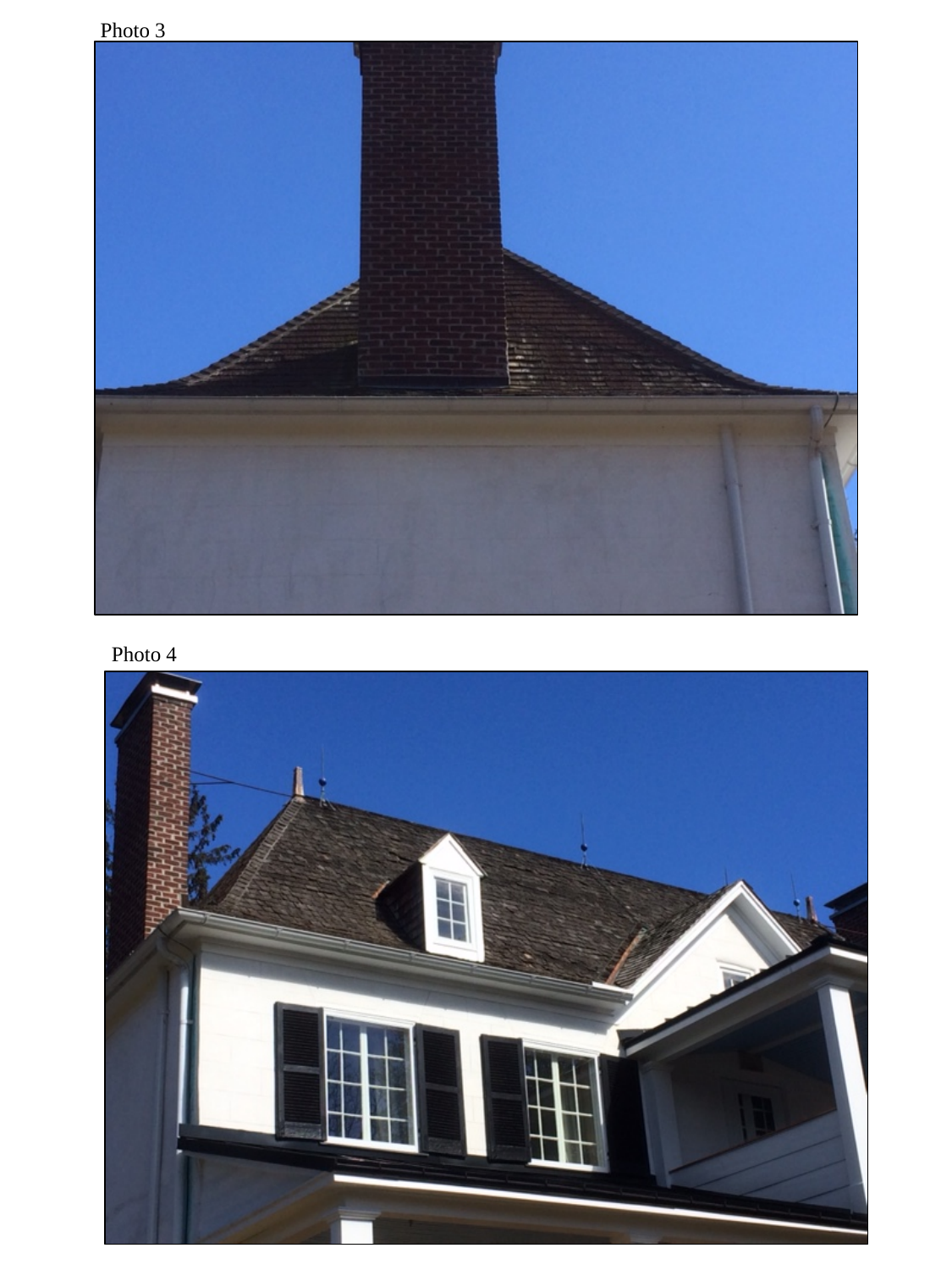Photo 5